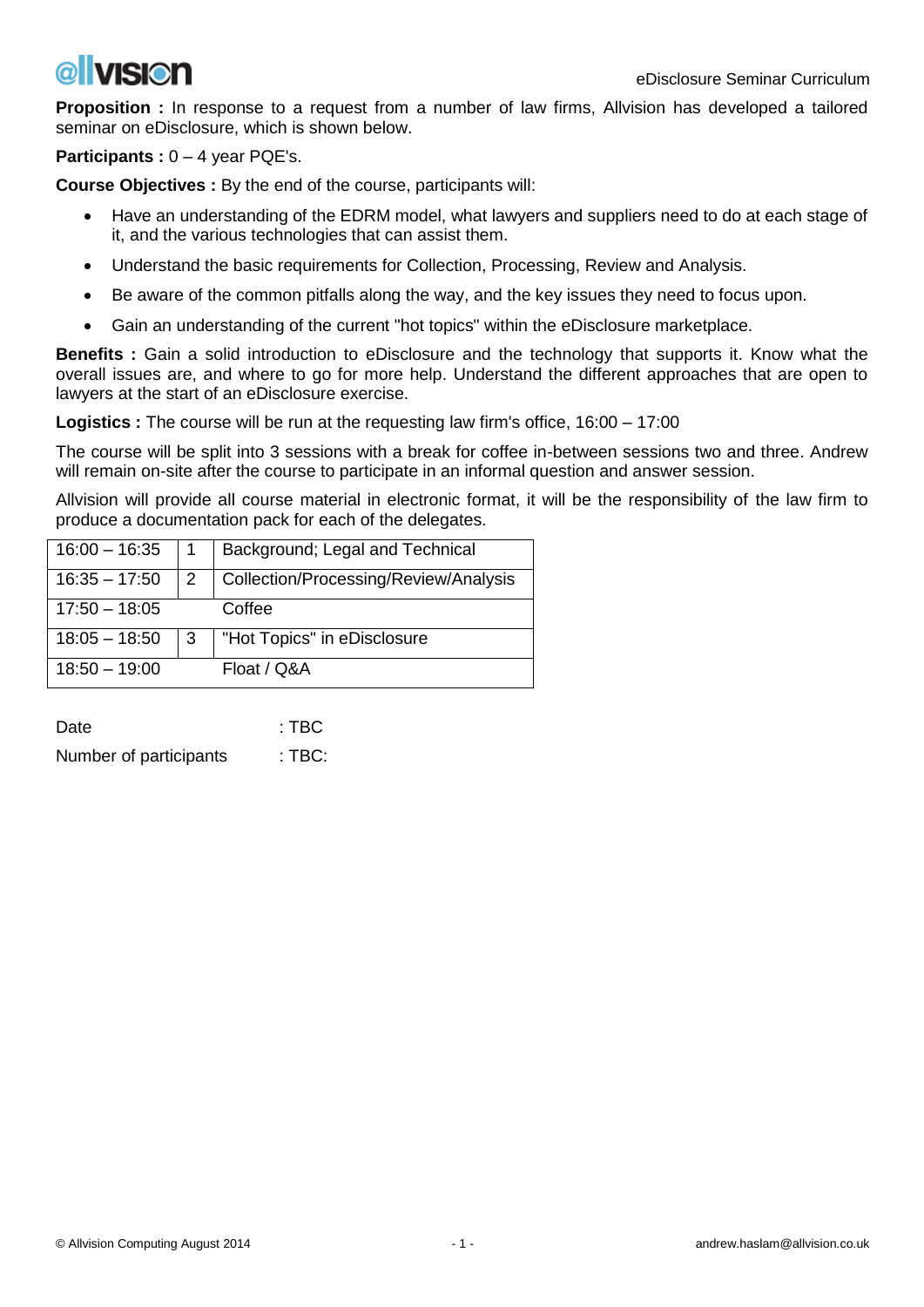

Session 1 : Background; Legal and Technical (35 Minutes)

| 00                         | What is Disclosure in general and eDisclosure in particular. Exchange of material in legal matters,<br>eDisclosure = exchange of ESI (not format of exchange medium).                                                                                                                                                                                                         |
|----------------------------|-------------------------------------------------------------------------------------------------------------------------------------------------------------------------------------------------------------------------------------------------------------------------------------------------------------------------------------------------------------------------------|
| 05                         | EDRM model. First of many times we will be referring to this, talk briefly through all stages, note how<br>processes are related with double headed arrows, lots of looping around stages.                                                                                                                                                                                    |
|                            | Supporting material: Slides   Appendix 1: EDRM                                                                                                                                                                                                                                                                                                                                |
| 05<br>10                   | When does all this happen. Walk through the TCC Legal/EDRM timeline to explain both the legal<br>process and how the various forms fit into that workflow. Brief mention of arbitration and other<br>processes that use ESI. See Instructor Notes.                                                                                                                            |
|                            | Supporting material: Slides   Appendix 2 : A3 copy of TCC Legal/EDRM timeline                                                                                                                                                                                                                                                                                                 |
| 10<br>$\blacksquare$<br>15 | What else is out there. TCC Protocol. Skim through the document. Emphasise it is best practice rather<br>than unique to the TCC. Pick up on Jackson emphasis on cooperation (which is not collaboration).                                                                                                                                                                     |
|                            | Supporting material: Slides   Appendix 3 : TCC Protocol   Appendix 4 : Guidance notes to Protocol.                                                                                                                                                                                                                                                                            |
| 15<br>20                   | EDRM Stages. Return to EDRM and briefly explain at each stage, what has got to be done, who can<br>help and what technology is available. Note that we will be returning to the "core" areas of this in<br>greater detail in session 2. See Instructor Notes.                                                                                                                 |
|                            |                                                                                                                                                                                                                                                                                                                                                                               |
|                            | Supporting material: Slides                                                                                                                                                                                                                                                                                                                                                   |
| 20<br>25                   | eDisclosure Marketplace. Carrying on from one of the elements of the previous section, give an<br>overview of the different organisations in the eDisclosure marketplace; 1) Consultancy firms (Very<br>large and large), 2) Software specific organisations, 3) Solutions/Bureau organisations (including<br>specialist forensic firms), 4) LPO's, 5) External Review teams. |
|                            | Software split by functional areas across the Collection/Processing/Review/Analysis stages. Explain<br>how some span both Early Case Assessment stage and Review/Analysis stages.                                                                                                                                                                                             |
|                            | Supporting material: Slides.                                                                                                                                                                                                                                                                                                                                                  |
| 25<br>30                   | Who else can help. Mention 1) Chris Dale, 2) Legal IT Insider, 3) TeCSA eDisclosure page, 4)<br>Damian Murphy, 5) Buyer's Guide (particularly the bits before the "Yellow Pages" entries.                                                                                                                                                                                     |
|                            |                                                                                                                                                                                                                                                                                                                                                                               |
| 30                         | Supporting material Slides   : Appendix 4 : List of useful Websites.<br>Session Summary. Review of what we have covered. Any questions. [Quick quiz on 5 key points]                                                                                                                                                                                                          |
|                            |                                                                                                                                                                                                                                                                                                                                                                               |
| 35                         | Supporting material: Slides.                                                                                                                                                                                                                                                                                                                                                  |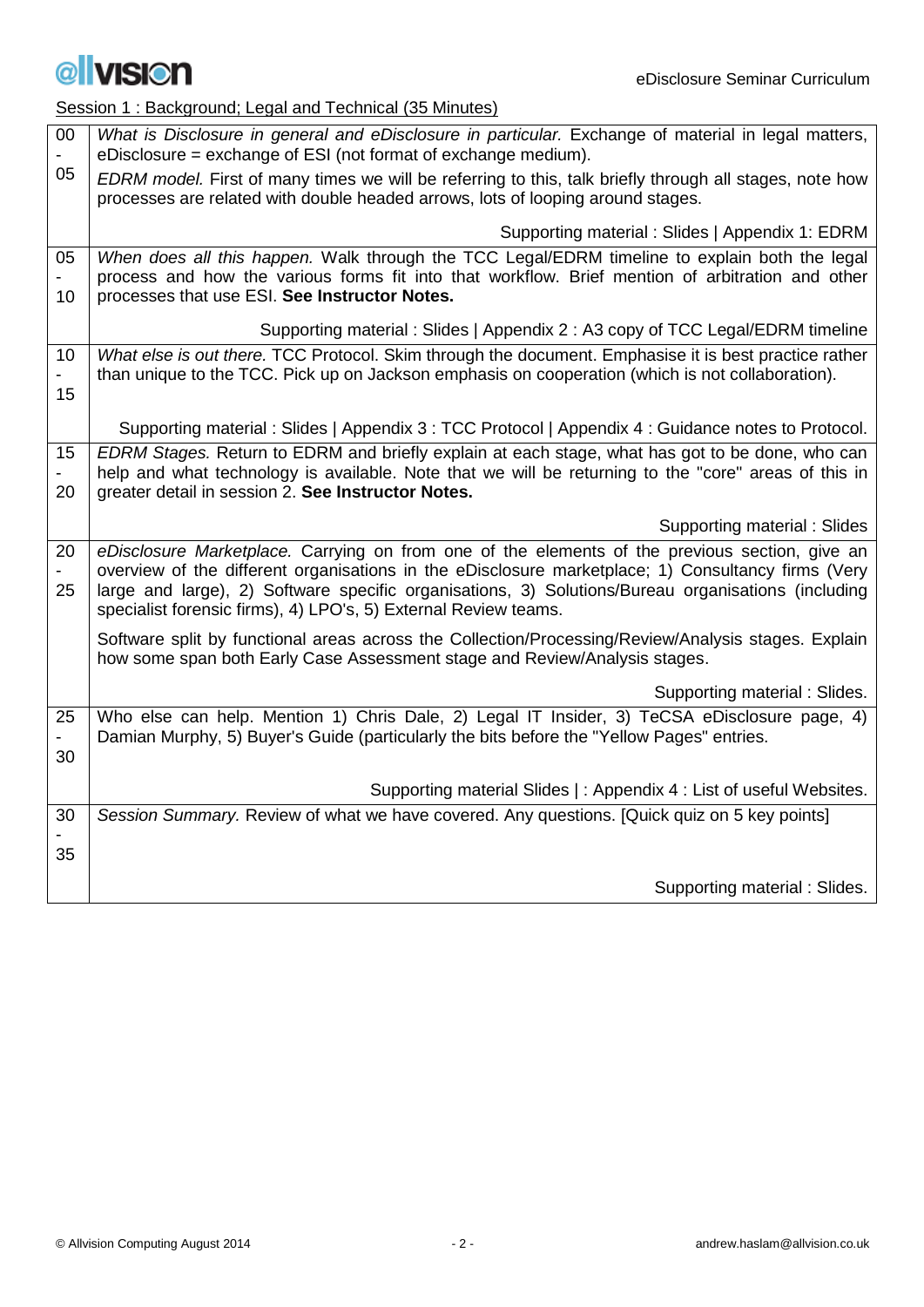

Session 2: Collection/Processing/Review/Analysis (1 hour 15 minutes)

| $00\,$<br>15 | Collection. Who does it and to what standard; Forensic level (+ chain of evidence) v "standard".<br>Dangers in letting a client do self-collection. Why you might want to bring a supplier to first meeting<br>with the client. Why Client's IT department should also be there. Client's responsibility to preserve<br>data, not the US "Legal Hold", but still need to explore with IT department about things like in-box<br>limits, back-up tape use / over-writing, disaster recovery infrastructure (might be easier to collect data<br>from mirror site) |
|--------------|-----------------------------------------------------------------------------------------------------------------------------------------------------------------------------------------------------------------------------------------------------------------------------------------------------------------------------------------------------------------------------------------------------------------------------------------------------------------------------------------------------------------------------------------------------------------|
|              | Concept of data custodians, what do you do about people who have left.                                                                                                                                                                                                                                                                                                                                                                                                                                                                                          |
|              | Concept of a Data Map, trying to identify the "silos" of information, in an easy to use form. NOT a<br>detailed plan of the IT infrastructure.                                                                                                                                                                                                                                                                                                                                                                                                                  |
|              | Non-standard data (social media, BYOD devices, databases, mobile phones).                                                                                                                                                                                                                                                                                                                                                                                                                                                                                       |
|              | All the data protection issues that come with Overseas collections.                                                                                                                                                                                                                                                                                                                                                                                                                                                                                             |
|              | Supporting material: Slides   Appendix 5 : EDRM collection checklist & collection spreadsheet                                                                                                                                                                                                                                                                                                                                                                                                                                                                   |
| 15<br>30     | Processing. Explain with reference to screenshots of different software, how you can reduce the data<br>volumes by using filters of custodians and dates.                                                                                                                                                                                                                                                                                                                                                                                                       |
|              | What is the NIST list and how does it get used.                                                                                                                                                                                                                                                                                                                                                                                                                                                                                                                 |
|              | De-duplication, the theory and issues that surround it.                                                                                                                                                                                                                                                                                                                                                                                                                                                                                                         |
|              | Possible use of clustering and other concept based techniques.                                                                                                                                                                                                                                                                                                                                                                                                                                                                                                  |
|              | First mention of keywords and what you might do with them.                                                                                                                                                                                                                                                                                                                                                                                                                                                                                                      |
|              | How some software / suppliers can start giving initial pricing estimates                                                                                                                                                                                                                                                                                                                                                                                                                                                                                        |
|              | Supporting material: Slides (including screenshots of different s/w)                                                                                                                                                                                                                                                                                                                                                                                                                                                                                            |
| 30           | Review. Basics of coding. Practical issues in running teams. Search functionality / keywords                                                                                                                                                                                                                                                                                                                                                                                                                                                                    |
| 45           | Show a review screen and explain the common layout of a "view" of the ESI in one window, with<br>coding fields in another. What do we mean by a tiff/PDF/a "view" v Native mode. Issues with Word &<br>Track changes, PowerPoint and speaker notes, Excel and formula, hidden cells/rows/columns,<br>comments                                                                                                                                                                                                                                                   |
|              | Meta-data fields, coding categories, database fields.                                                                                                                                                                                                                                                                                                                                                                                                                                                                                                           |
|              | Searching, keywords, Boolean logic, saving and re-using searches. "Smart" folders, static searches.                                                                                                                                                                                                                                                                                                                                                                                                                                                             |
|              | Redaction practicalities.                                                                                                                                                                                                                                                                                                                                                                                                                                                                                                                                       |
|              | Running a team, creating review batches, principles of QC checking and optional layer of QA review.<br>Logic rules on coding and batch checking, all in support of production line issues for larger projects                                                                                                                                                                                                                                                                                                                                                   |
|              | Supporting material: Slides (including screenshots of different s/w).                                                                                                                                                                                                                                                                                                                                                                                                                                                                                           |
| 45           | Analysis. Interwoven with Review. Clustering. Email threading.                                                                                                                                                                                                                                                                                                                                                                                                                                                                                                  |
| 60           | More powerful tools, very brief mention of CAR functionality (more in session 3).                                                                                                                                                                                                                                                                                                                                                                                                                                                                               |
|              | Clustering and concept groups.                                                                                                                                                                                                                                                                                                                                                                                                                                                                                                                                  |
|              | Email threading / email timelines / interaction "maps" of mailboxes and volumes flowing between<br>them.                                                                                                                                                                                                                                                                                                                                                                                                                                                        |
|              | Digital audio search.                                                                                                                                                                                                                                                                                                                                                                                                                                                                                                                                           |
|              | Supporting material: Slides (including screenshots of different s/w)                                                                                                                                                                                                                                                                                                                                                                                                                                                                                            |
| 60           | Float / Summary. Review of what we have covered. Any questions. [Quick quiz on 5 key points]                                                                                                                                                                                                                                                                                                                                                                                                                                                                    |
| 75           |                                                                                                                                                                                                                                                                                                                                                                                                                                                                                                                                                                 |
|              | Supporting material: Slides.                                                                                                                                                                                                                                                                                                                                                                                                                                                                                                                                    |